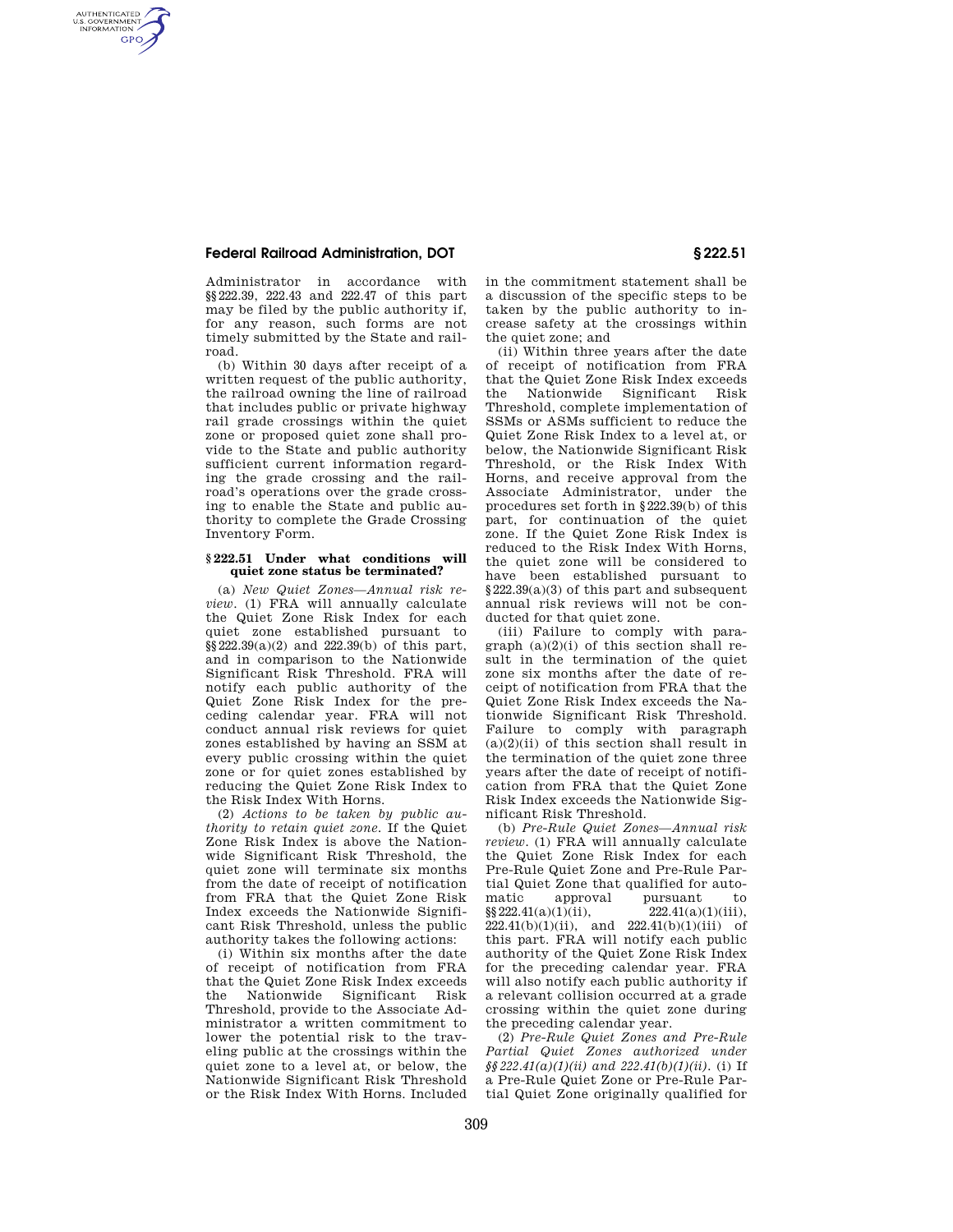automatic approval because the Quiet Zone Risk Index was at, or below, the Nationwide Significant Risk Threshold, the quiet zone may continue unchanged if the Quiet Zone Risk Index as last calculated by the FRA remains at, or below, the Nationwide Significant Risk Threshold.

(ii) If the Quiet Zone Risk Index as last calculated by FRA is above the Nationwide Significant Risk Threshold, but is lower than twice the Nationwide Significant Risk Threshold and no relevant collisions have occurred at crossings within the quiet zone within the five years preceding the annual risk review, then the quiet zone may continue as though it originally received automatic approval pursuant to  $§222.41(a)(1)(iii)$  or  $222.41(b)(1)(iii)$  of this part.

(iii) If the Quiet Zone Risk Index as last calculated by FRA is at, or above, twice the Nationwide Significant Risk Threshold, or if the Quiet Zone Risk Index is above the Nationwide Significant Risk Threshold, but is lower than twice the Nationwide Significant Risk Threshold *and* a relevant collision occurred at a crossing within the quiet zone within the preceding five calendar years, the quiet zone will terminate six months after the date of receipt of notification from FRA of the Nationwide Significant Risk Threshold level, unless the public authority takes the actions specified in paragraph (b)(4) of this section.

(3) *Pre-Rule Quiet Zones and Pre-Rule Partial Quiet Zones authorized under §§222.41(a)(1)(iii) and 222.41(b)(1)(iii).* (i) If a Pre-Rule Quiet Zone or Pre-Rule Partial Quiet Zone originally qualified for automatic approval because the Quiet Zone Risk Index was above the Nationwide Significant Risk Threshold, but below twice the Nationwide Significant Risk Threshold, and no relevant collisions had occurred within the five-year qualifying period, the quiet zone may continue unchanged if the Quiet Zone Risk Index as last calculated by FRA remains below twice the Nationwide Significant Risk Threshold and no relevant collisions occurred at a public grade crossing within the quiet zone during the preceding calendar year.

# **§ 222.51 49 CFR Ch. II (10–1–10 Edition)**

(ii) If the Quiet Zone Risk Index as last calculated by FRA is at, or above, twice the Nationwide Significant Risk Threshold, or if a relevant collision occurred at a public grade crossing within the quiet zone during the preceding calendar year, the quiet zone will terminate six months after the date of receipt of notification from FRA that the Quiet Zone Risk Index is at, or exceeds twice the Nationwide Significant Risk Threshold or that a relevant collision occurred at a crossing within the quiet zone, unless the public authority takes the actions specified in paragraph (b)(4) of this section.

(4) *Actions to be taken by the public authority to retain a quiet zone.* (i) Within six months after the date of FRA notification, the public authority shall provide to the Associate Administrator a written commitment to lower the potential risk to the traveling public at the crossings within the quiet zone by reducing the Quiet Zone Risk Index to a level at, or below, the Nationwide Significant Risk Threshold or the Risk Index With Horns. Included in the commitment statement shall be a discussion of the specific steps to be taken by the public authority to increase safety at the public crossings within the quiet zone; and

(ii) Within three years of the date of FRA notification, the public authority shall complete implementation of SSMs or ASMs sufficient to reduce the Quiet Zone Risk Index to a level at, or below, the Nationwide Significant Risk Threshold, or the Risk Index With Horns, and receive approval from the Associate Administrator, under the procedures set forth in §222.39(b) of this part, for continuation of the quiet zone. If the Quiet Zone Risk Index is reduced to a level that fully compensates for the absence of the train horn, the quiet zone will be considered to have been established pursuant to §222.39(a)(3) of this part and subsequent annual risk reviews will not be conducted for that quiet zone.

(iii) Failure to comply with paragraph (b)(4)(i) of this section shall result in the termination of the quiet zone six months after the date of receipt of notification from FRA. Failure to comply with paragraph (b)(4)(ii) of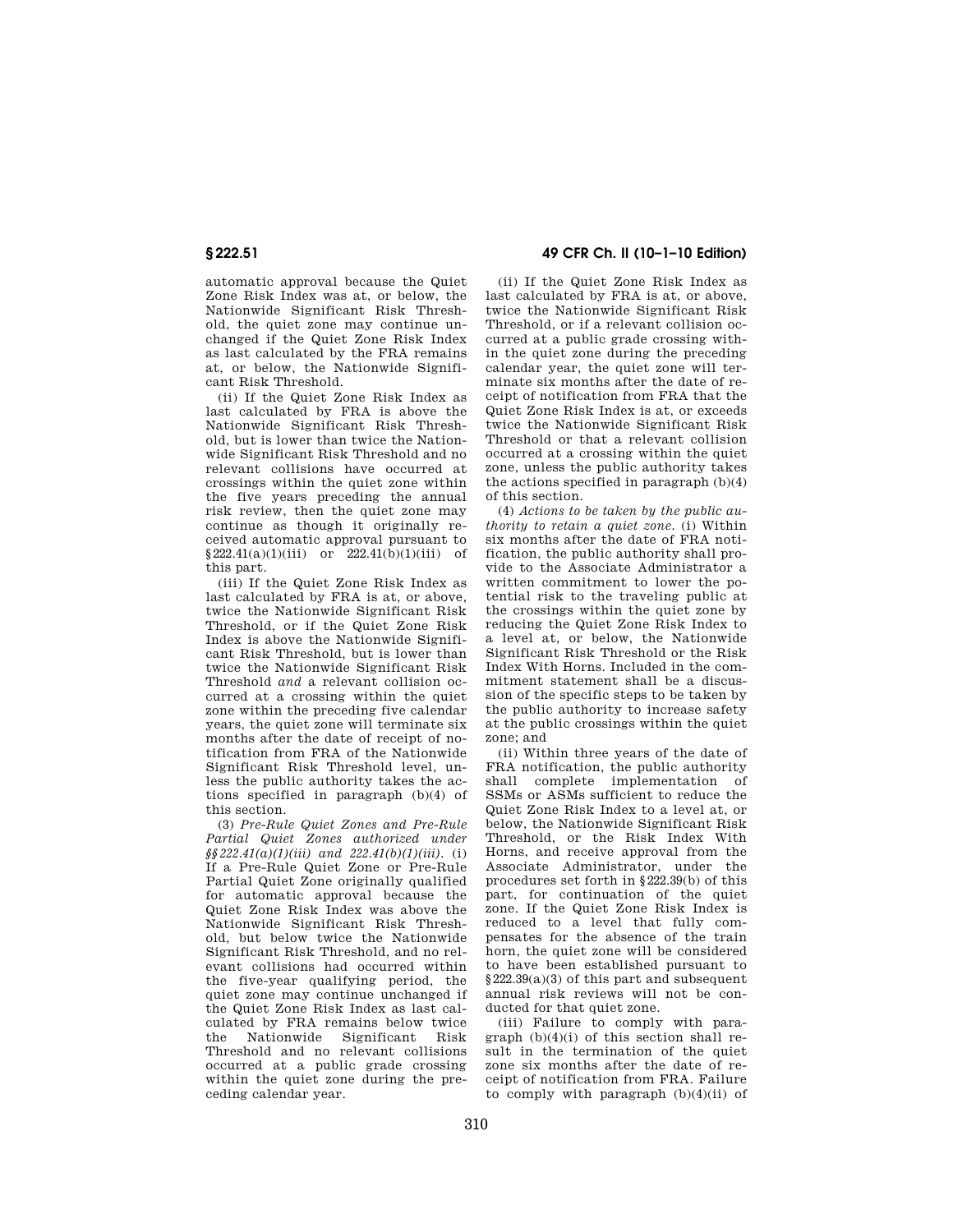### **Federal Railroad Administration, DOT § 222.51**

this section shall result in the termination of the quiet zone three years after the date of receipt of notification from FRA.

(c) *Review at FRA's initiative.* (1) The Associate Administrator may, at any time, review the status of any quiet zone.

(2) If the Associate Administrator makes any of the following preliminary determinations, the Associate Administrator will provide written notice to the public authority, all railroads operating over public highway-rail grade crossings within the quiet zone, the highway or traffic control authority or law enforcement authority having control over vehicular traffic at the crossings within the quiet zone, the landowner having control over any private crossings within the quiet zone, the State agency responsible for grade crossing safety, and the State agency responsible for highway and road safety and will publish a notice of the determination in the FEDERAL REGISTER:

(i) Safety systems and measures implemented within the quiet zone do not fully compensate for the absence of the locomotive horn due to a substantial increase in risk;

(ii) Documentation relied upon to establish the quiet zone contains substantial errors that may have an adverse impact on public safety; or

(iii) Significant risk with respect to loss of life or serious personal injury exists within the quiet zone.

(3) After providing an opportunity for comment, the Associate Administrator may require that additional safety measures be taken or that the quiet zone be terminated. The Associate Administrator will provide a copy of his/ her decision to the public authority and all parties listed in paragraph  $(c)(2)$ of this section. The public authority may appeal the Associate Administrator's decision in accordance with §222.57(c) of this part. Nothing in this section is intended to limit the Administrator's emergency authority under 49 U.S.C. 20104 and 49 CFR part 211.

(d) *Termination by the public authority.*  (1) Any public authority that participated in the establishment of a quiet zone under the provisions of this part may, at any time, withdraw its quiet zone status.

(2) A public authority may withdraw its quiet zone status by providing written notice of termination, by certified mail, return receipt requested, to all railroads operating the public highwayrail grade crossings within the quiet zone, the highway or traffic control authority or law enforcement authority having control over vehicular traffic at the crossings within the quiet zone, the landowner having control over any private crossings within the quiet zone, the State agency responsible for grade crossing safety, the State agency responsible for highway and road safety, and the Associate Administrator.

 $(3)(i)$  If the quiet zone that is being withdrawn was part of a multi-jurisdictional quiet zone, the remaining quiet zones may remain in effect, provided the public authorities responsible for the remaining quiet zones provide statements to the Associate Administrator certifying that the Quiet Zone Risk Index for each remaining quiet zone is at, or below, the Nationwide Significant Risk Threshold or the Risk Index With Horns. These statements shall be provided, no later than six months after the date on which the notice of quiet zone termination was mailed, to all parties listed in paragraph (d)(2) of this section.

(ii) If any remaining quiet zone has a Quiet Zone Risk Index in excess of the Nationwide Significant Risk Threshold and the Risk Index With Horns, the public authority responsible for the quiet zone shall submit a written commitment, to all parties listed in paragraph (d)(2) of this section, to reduce the Quiet Zone Risk Index to a level at or below the Nationwide Significant Risk Threshold or the Risk Index With Horns within three years. Included in the commitment statement shall be a discussion of the specific steps to be taken by the public authority to reduce the Quiet Zone Risk Index. This commitment statement shall be provided to all parties listed in paragraph  $(d)(2)$  of this section no later than six months after the date on which the notice of quiet zone termination was mailed.

(iii) Failure to comply with paragraphs  $(d)(3)(i)$  and  $(d)(3)(ii)$  of this section shall result in the termination of the remaining quiet zone(s) six months